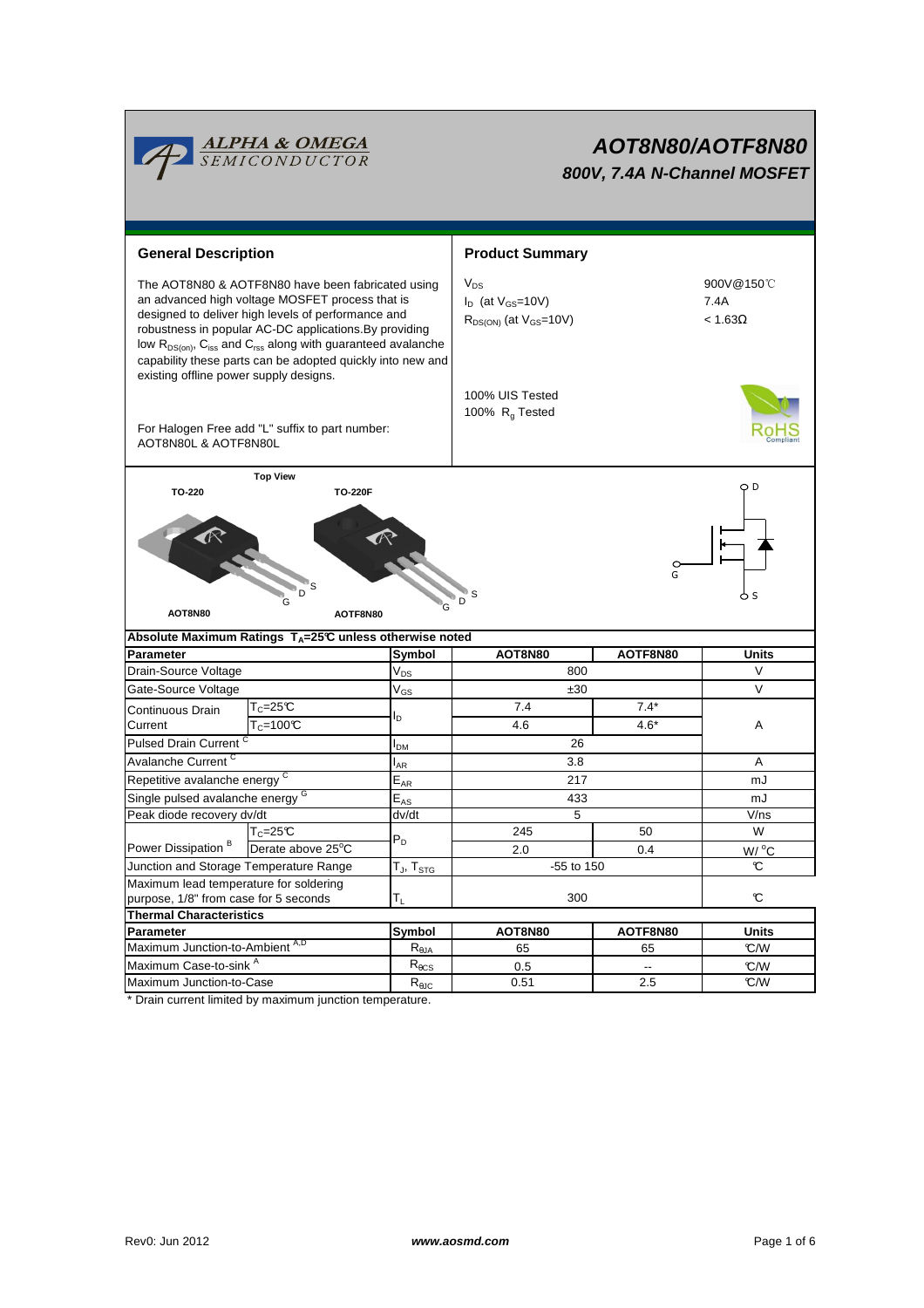

#### **Electrical Characteristics (TJ=25°C unless otherwise noted)**

| <b>Symbol</b>                          | <b>Parameter</b>                         | <b>Conditions</b>                                         | Min  | Typ  | Max          | <b>Units</b> |  |  |  |  |
|----------------------------------------|------------------------------------------|-----------------------------------------------------------|------|------|--------------|--------------|--|--|--|--|
| <b>STATIC PARAMETERS</b>               |                                          |                                                           |      |      |              |              |  |  |  |  |
| <b>BV<sub>DSS</sub></b>                |                                          | $I_D = 250 \mu A$ , $V_{GS} = 0V$ , $T_J = 25 \text{°C}$  | 800  |      |              |              |  |  |  |  |
|                                        | Drain-Source Breakdown Voltage           | $I_D = 250 \mu A$ , $V_{GS} = 0V$ , T <sub>J</sub> =150°C |      | 900  |              | V            |  |  |  |  |
| <b>BV<sub>DSS</sub></b><br>/ATJ        | Zero Gate Voltage Drain Current          | ID=250µA, VGS=0V                                          |      | 0.86 |              | V/°C         |  |  |  |  |
| $I_{DSS}$                              | Zero Gate Voltage Drain Current          | $V_{DS}$ =800V, $V_{GS}$ =0V                              |      |      | 1            | μA           |  |  |  |  |
|                                        |                                          | $V_{DS}$ =640V, T <sub>J</sub> =125°C                     |      |      | 10           |              |  |  |  |  |
| $I_{GSS}$                              | Gate-Body leakage current                | $V_{DS} = 0V$ , $V_{GS} = \pm 30V$                        |      |      | ±100         | nA           |  |  |  |  |
| $V_{GS(th)}$                           | Gate Threshold Voltage                   | $V_{DS}$ =5V, $I_{D}$ =250µA                              | 3.3  | 3.9  | 4.5          | V            |  |  |  |  |
| $R_{DS(ON)}$                           | <b>Static Drain-Source On-Resistance</b> | $V_{GS}$ =10V, $I_D$ =4A                                  |      | 1.35 | 1.63         | $\Omega$     |  |  |  |  |
| $g_{FS}$                               | <b>Forward Transconductance</b>          | $V_{DS}$ =40V, $I_D$ =4A                                  |      | 9    |              | S            |  |  |  |  |
| $V_{SD}$                               | Diode Forward Voltage                    | $IS=1A, VGS=0V$                                           |      | 0.72 | $\mathbf{1}$ | $\vee$       |  |  |  |  |
| $I_{\text{S}}$                         | Maximum Body-Diode Continuous Current    |                                                           |      |      | 7.4          | A            |  |  |  |  |
| $I_{SM}$                               | Maximum Body-Diode Pulsed Current        |                                                           |      | 26   | A            |              |  |  |  |  |
|                                        | <b>DYNAMIC PARAMETERS</b>                |                                                           |      |      |              |              |  |  |  |  |
| $C_{iss}$                              | Input Capacitance                        |                                                           | 1100 | 1375 | 1650         | pF           |  |  |  |  |
| $C_{\rm oss}$                          | <b>Output Capacitance</b>                | $V_{GS}$ =0V, $V_{DS}$ =25V, f=1MHz                       | 70   | 101  | 132          | рF           |  |  |  |  |
| $C_{\rm rss}$                          | Reverse Transfer Capacitance             |                                                           | 6    | 11   | 16           | рF           |  |  |  |  |
| $R_q$                                  | Gate resistance                          | $V_{GS}$ =0V, $V_{DS}$ =0V, f=1MHz                        | 1.7  | 3.5  | 5.3          | Ω            |  |  |  |  |
| <b>SWITCHING PARAMETERS</b>            |                                          |                                                           |      |      |              |              |  |  |  |  |
| $Q_{q}$                                | <b>Total Gate Charge</b>                 |                                                           | 20   | 26   | 32           | nC           |  |  |  |  |
| $\mathsf{Q}_{\underline{\mathsf{gs}}}$ | Gate Source Charge                       | $V_{GS}$ =10V, $V_{DS}$ =640V, $I_{D}$ =8A                |      | 7.3  |              | nС           |  |  |  |  |
| $Q_{qd}$                               | Gate Drain Charge                        |                                                           |      | 9.1  |              | nC           |  |  |  |  |
| $t_{D(on)}$                            | Turn-On DelayTime                        |                                                           |      | 35   |              | ns           |  |  |  |  |
| $\mathsf{t}_{\mathsf{r}}$              | Turn-On Rise Time                        | $V_{GS}$ =10V, $V_{DS}$ =400V, $I_{D}$ =8A,               |      | 51   |              | ns           |  |  |  |  |
| $t_{D(\text{off})}$                    | Turn-Off DelayTime                       | $R_G=25\Omega$                                            |      | 69   |              | ns           |  |  |  |  |
| $\mathbf{t}_\text{f}$                  | <b>Turn-Off Fall Time</b>                |                                                           |      | 41   |              | ns           |  |  |  |  |
| $\mathfrak{t}_{\text{rr}}$             | Body Diode Reverse Recovery Time         | $I_F = 8A$ , dl/dt=100A/ $\mu$ s, V <sub>DS</sub> =100V   | 380  | 484  | 585          | ns           |  |  |  |  |
| $\mathsf{Q}_\mathsf{rr}$               | Body Diode Reverse Recovery Charge       | $I_F = 8A$ , dl/dt=100A/ $\mu$ s, $V_{DS} = 100V$         | 4.5  | 6    | 7.5          | μC           |  |  |  |  |

A. The value of R  $_{\theta$ JA is measured with the device in a still air environment with T  $_{\text{A}}$  = 25° C.

B. The power dissipation P<sub>D</sub> is based on T<sub>J(MAX)</sub>=150°C, using junction-to-case thermal resistance, and is more useful in setting the upper

dissipation limit for cases where additional heatsinking is used.<br>C. Repetitive rating, pulse width limited by junction temperature T<sub>J(MAX)</sub>=150° C, Ratings are based on low frequency and duty cycles to keep initial  $T_J = 25^\circ$  C.

D. The R  $_{\theta$ JA is the sum of the thermal impedance from junction to case R  $_{\theta$ JC and case to ambient.

E. The static characteristics in Figures 1 to 6 are obtained using <300 µs pulses, duty cycle 0.5% max.

F. These curves are based on the junction-to-case thermal impedance which is measured with the device mounted to a large heatsink, assuming a<br>maximum junction temperature of T<sub>JMAX)</sub>=150°C. The SOA curve provides a single

G. L=60mH,  $I_{AS}$ =3.8A, V<sub>DD</sub>=150V, R<sub>G</sub>=25  $\Omega$ , Starting T<sub>J</sub>=25°C

THIS PRODUCT HAS BEEN DESIGNED AND QUALIFIED FOR THE CONSUMER MARKET. APPLICATIONS OR USES AS CRITICAL COMPONENTS IN LIFE SUPPORT DEVICES OR SYSTEMS ARE NOT AUTHORIZED. AOS DOES NOT ASSUME ANY LIABILITY ARISING OUT OF SUCH APPLICATIONS OR USES OF ITS PRODUCTS. AOS RESERVES THE RIGHT TO IMPROVE PRODUCT DESIGN, FUNCTIONS AND RELIABILITY WITHOUT NOTICE.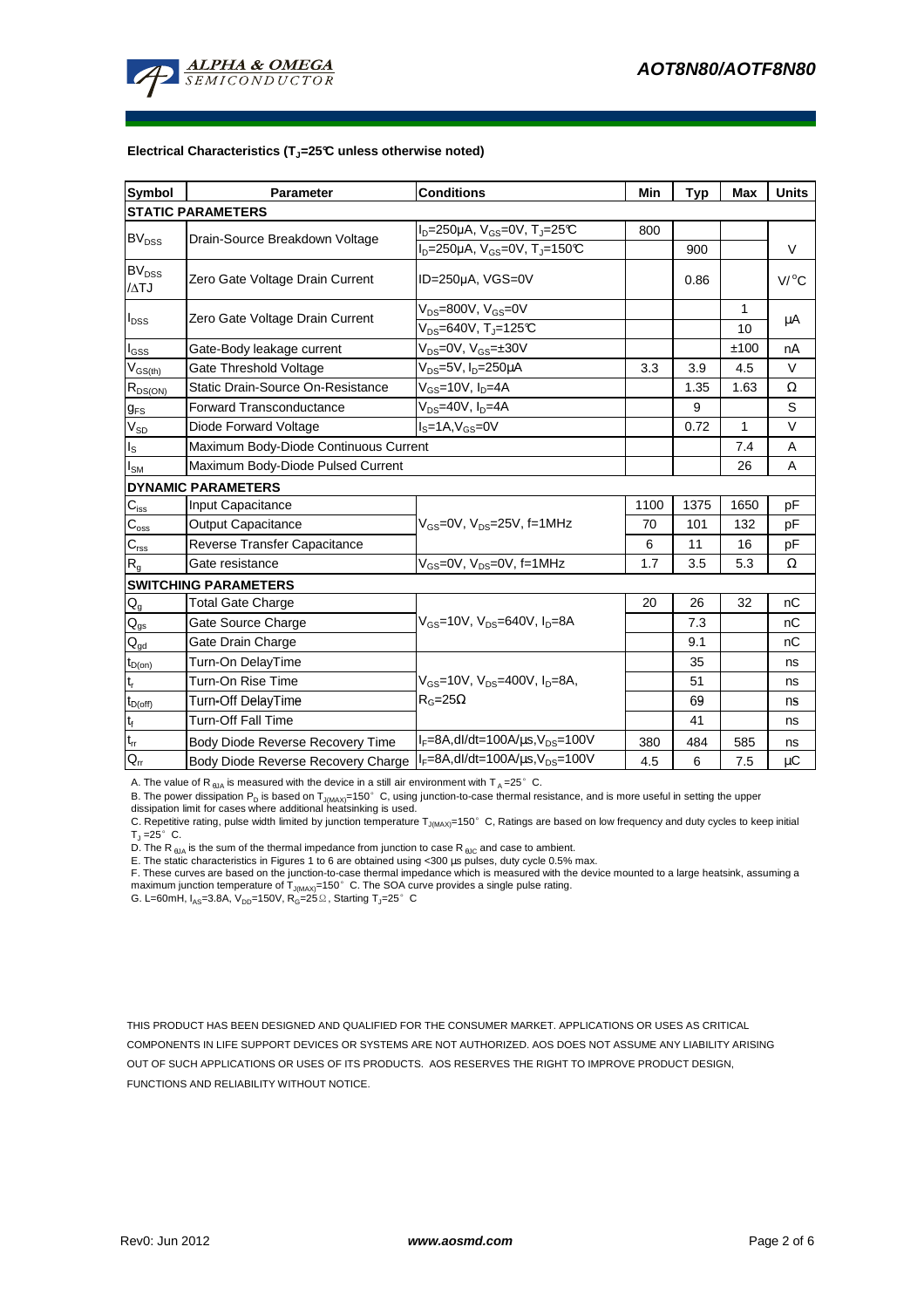

## **TYPICAL ELECTRICAL AND THERMAL CHARACTERISTICS**

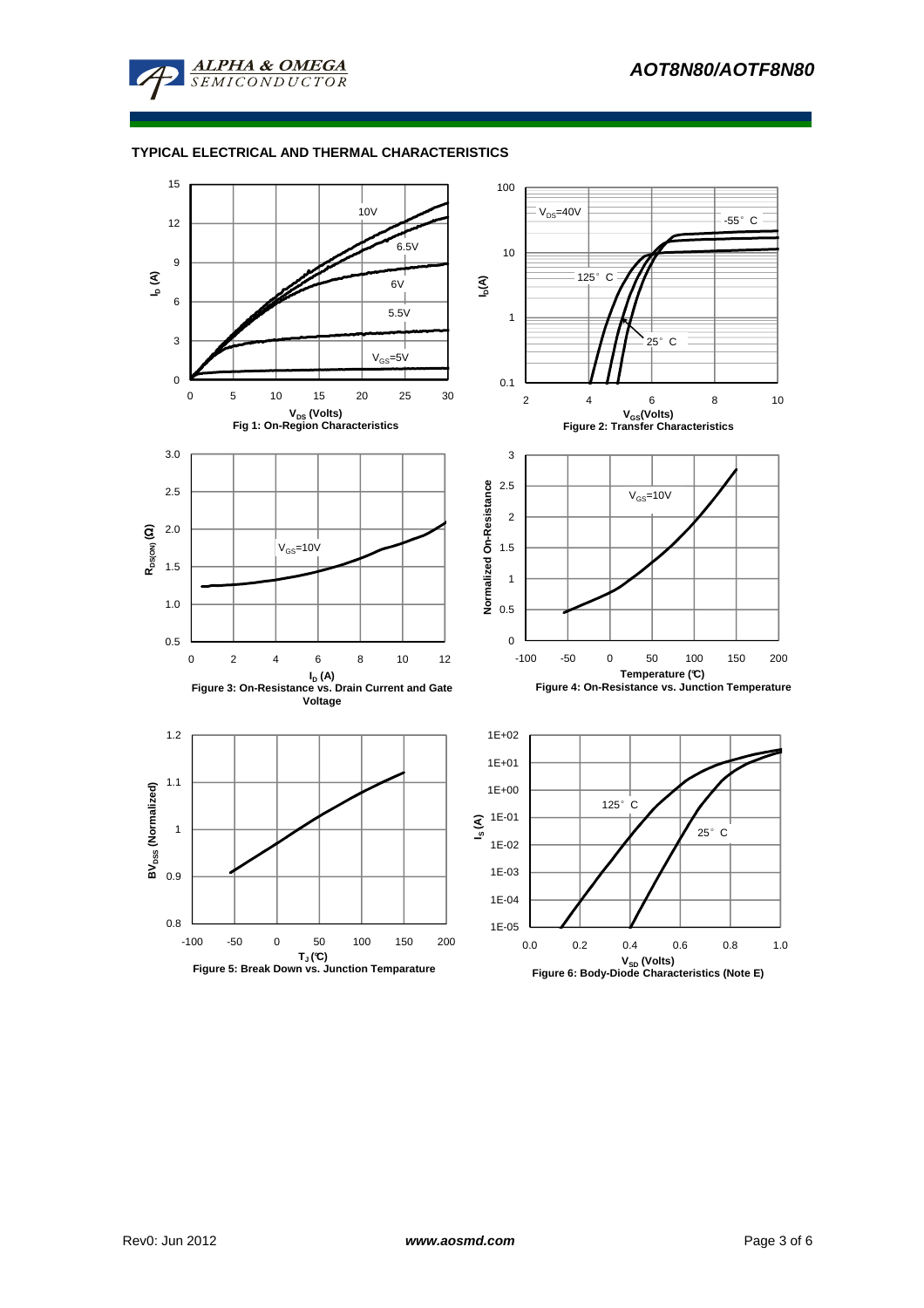![](_page_3_Picture_1.jpeg)

## **TYPICAL ELECTRICAL AND THERMAL CHARACTERISTICS**

![](_page_3_Figure_3.jpeg)

 $\mathbf{0}$ 

0 25 50 75 100 125 150

**TCASE (°C) Figure 11: Current De-rating (Note B)**

2

4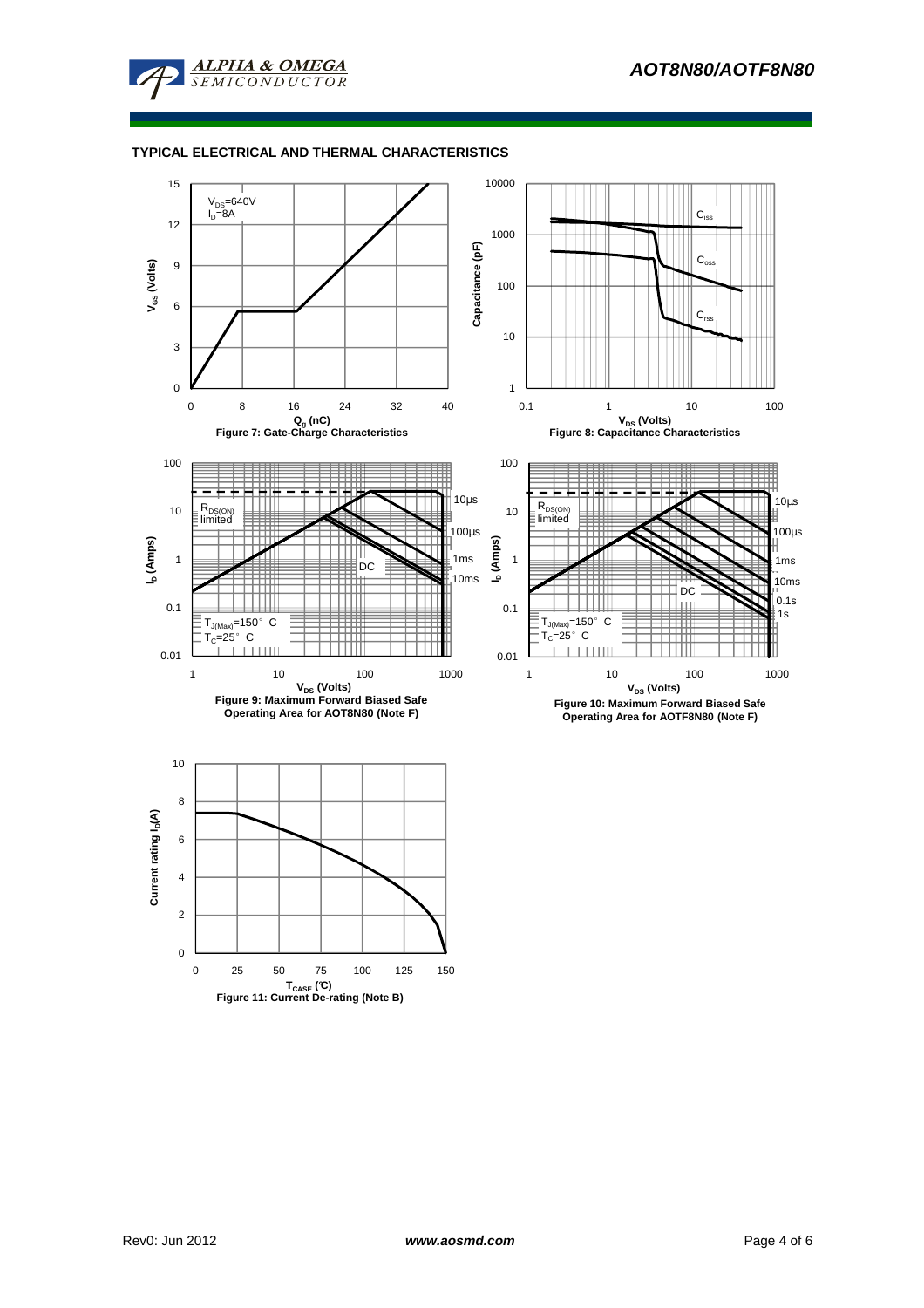![](_page_4_Picture_1.jpeg)

#### **TYPICAL ELECTRICAL AND THERMAL CHARACTERISTICS**

![](_page_4_Figure_3.jpeg)

![](_page_4_Figure_4.jpeg)